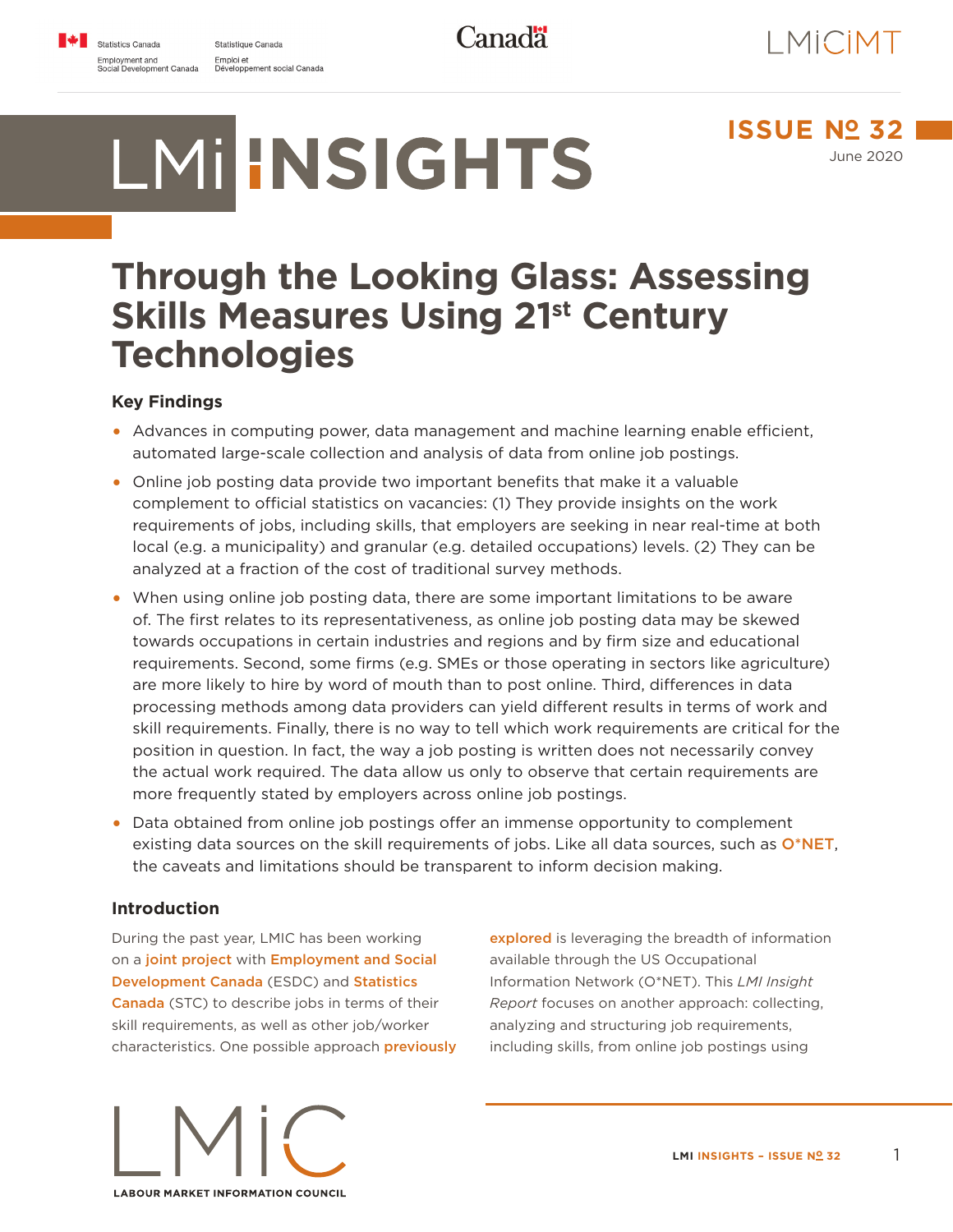2<sup>1st</sup> century approaches such as machine learning, application program interfaces (APIs) and web scraping (see **[Box 1](#page-1-0)**).

## **Explain, Please**

The popularization of open source programming languages, advances in computing power and improvements to information management have allowed for the efficient, automated large-scale acquisition of data from online sources. At the same time, advances in the field of machine learning have enabled us to analyze these large sets of data to generate new insights in near real time.

Increasingly, raw data from online job postings are being leveraged via machine learning to complement official statistics for labour market analysis. Since these data — available in real-time by detailed location (e.g., city or town) — are collected from publicly available websites, they help improve our access to more local, granular, timely labour market information (LMI). Moreover, they offer the opportunity to explore skills information from the perspective of employer demand for talent.

# **From Job Requirements to Skills Information**

When unstructured data is collected from an online job posting, the text needs to be parsed and categorized. A common parsing technique is [Document Object Model](https://developer.mozilla.org/en-US/docs/Web/API/Document_Object_Model/Introduction) (DOM) parsing, which allows a program to extract information from a web page by referencing its position within the document. This method, however, returns all the data at the specified location. In other words, the result is simply raw text that still needs to be formatted for analysis. To accomplish this, data analytics firms typically apply advanced often proprietary — natural language processing (NLP) algorithms that use machine learning to classify the unstructured text according to a preexisting taxonomy of skills and work requirements (see [Box 2](#page-2-0)).

### <span id="page-1-0"></span>**Box 1: What are 21st Century Technologies?**

#### Machine Learning

[Machine Learning](https://towardsdatascience.com/introduction-to-machine-learning-for-beginners-eed6024fdb08) (ML) is a set of modern approaches to statistical analysis that rely on algorithms to process large sets of data. Distinguished from other statistical approaches, ML algorithms are designed to become more accurate in predicting outcomes (e.g. classifying text) without being explicitly programmed to do so. In this sense, ML is a subset of Artificial Intelligence (AI). In the case of online job postings, algorithms are designed to associate job postings with an occupation and to categorize the raw text into a set of work requirements (see [Box 2\)](#page-2-0).

#### Web Scraping

According to [Statistics Canada,](https://www.statcan.gc.ca/eng/our-data/faq) web scraping is a process through which information is gathered from public websites for retrieval and analysis. One application of web scraping is collecting data from online job boards and corporate websites and then "cleaning" the text. This process can either be done in-house or outsourced. Currently, several data analytics firms (e.g., [Vicinity Jobs,](http://www.vicinityjobs.com/) [Burning Glass](https://www.burning-glass.com/)  [Technologies](https://www.burning-glass.com/) and [TalentNeuron\)](https://www.gartner.com/en/human-resources/research/talentneuron) collect and analyze job posting data from multiple Canadian corporate websites and aggregators (e.g. [indeed.ca\)](https://www.indeed.ca/).

#### Application Programming Interface (API)

APIs are a software intermediary that allow an external computer program to obtain information from an internal source through a set of protocols defining the type of data to be accessed. Crucially, APIs allow independent systems (or computer languages) to speak to one another. For example, whether you use a Windows computer or an iPhone to access flight information, the data can be delivered to you via the same API access point. Several job posting aggregators make APIs available so that third parties can more easily access and download structured information.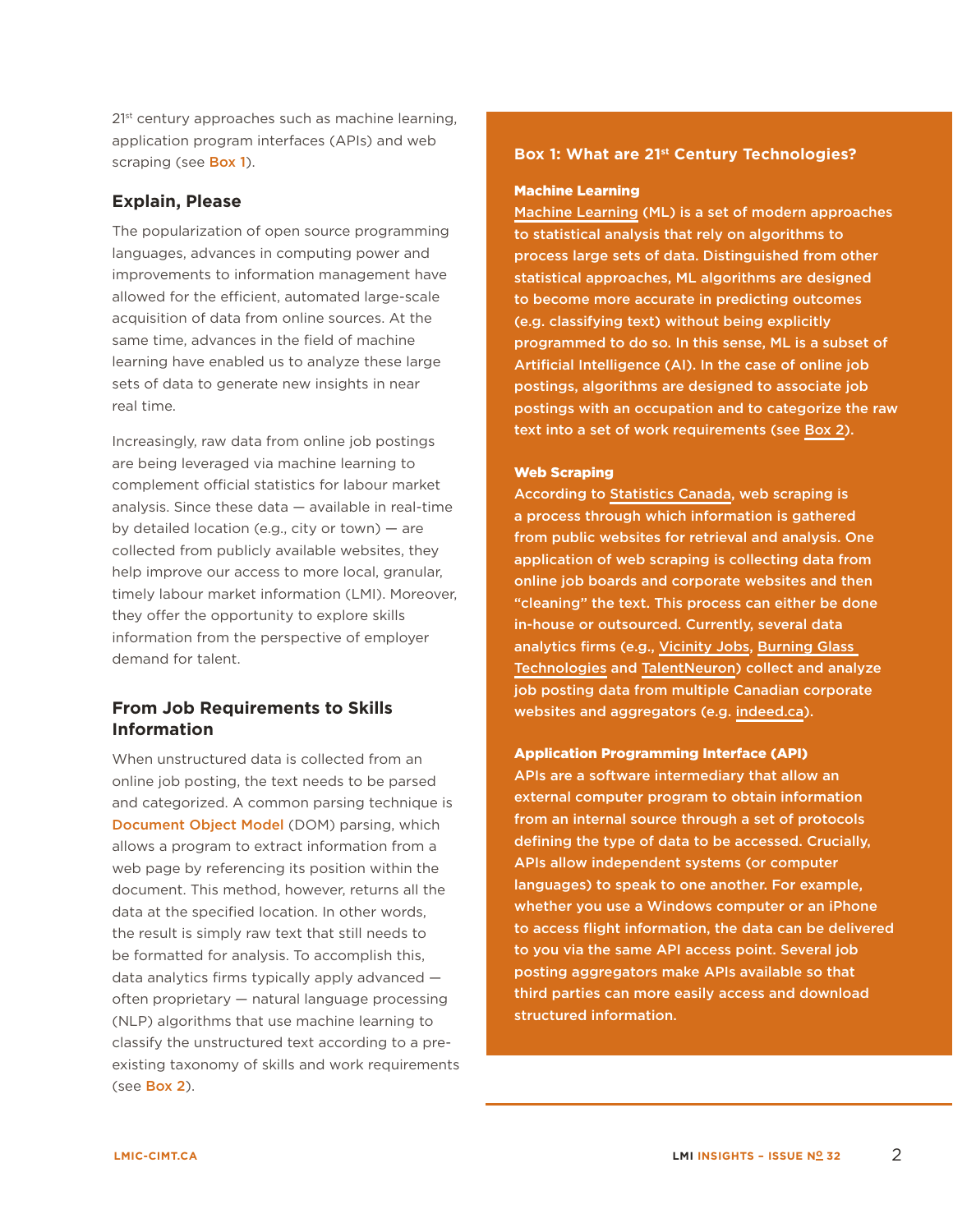# **What Does the Data Look Like?**

To provide a general overview of the data available, we present a summary of the information from 2,467,709 online job postings from across Canada in 2019. The specific results shown here are provided by the Big Data analytics firm [Vicinity](http://www.vicinityjobs.com/) [Jobs](http://www.vicinityjobs.com/), but the type and frequency of information available is common across all data providers.<sup>[1](#page-6-0)</sup> This data has already been cleaned and structured by the scraping firm. The key variables of interest and the frequency with which each appears are displayed in [Table 1](#page-2-1). Job posting information from Vicinity Jobs will be available on LMIC's forthcoming Job Posting Dashboard.

#### <span id="page-2-0"></span>**Box 2: What Are Taxonomies and Why Are They Useful?**

In its simplest form, a taxonomy is a classification system. In terms of skills, taxonomies are used to organize the wide-ranging information into usable categories. Taxonomies also provide a common language for discussing the skills required for jobs and occupations.

Of the several skills taxonomies in existence, one of the most popular is embedded in the [US O\\*NET](https://www.onetonline.org/skills/)  [system](https://www.onetonline.org/skills/). Other taxonomies include the [European Skills/](https://ec.europa.eu/esco/portal/skill) [Competences, qualifications and Occupations](https://ec.europa.eu/esco/portal/skill) and Canada's new [Skills and Competencies Taxonomy](https://noc.esdc.gc.ca/SkillsTaxonomy/SkillsTaxonomyWelcome/4c46af0270524e19a52066b8acf8bc91).

| <b>Category</b>                       | <b>Variable</b>                                                                                                            | <b>Description</b>                                                                                                                                                               | <b>Share of Job</b><br><b>Postings</b> |
|---------------------------------------|----------------------------------------------------------------------------------------------------------------------------|----------------------------------------------------------------------------------------------------------------------------------------------------------------------------------|----------------------------------------|
| <b>Employer</b>                       | Employer's name                                                                                                            | The name of the employer responsible for the posting                                                                                                                             | 39%                                    |
| <b>Location</b>                       | City or town                                                                                                               | City or town where job is located                                                                                                                                                | 91%                                    |
|                                       | <b>Census Division</b>                                                                                                     | Census Division where job is located                                                                                                                                             | 93%                                    |
|                                       | Economic Region                                                                                                            | Economic Region where job is located                                                                                                                                             | 93%                                    |
|                                       | Province or Territory                                                                                                      | Province where the job is located                                                                                                                                                | 100%                                   |
| <b>Industry (NAICS)</b>               | 6-digit NAICS<br>Detailed industry classification of posting                                                               |                                                                                                                                                                                  | 43%                                    |
| <b>Occupation (NOC)</b>               | 1-digit NOC                                                                                                                | Broad occupational classification of posting                                                                                                                                     | 87%                                    |
|                                       | 4-digit NOC                                                                                                                | Detailed occupational classification of posting                                                                                                                                  | 71%                                    |
| <b>Experience</b>                     | Experience                                                                                                                 | Whether experience is explicitly stated as a requirement                                                                                                                         | 16%                                    |
| <b>Education</b>                      | Education                                                                                                                  | Type of education required for the position (e.g., high<br>school completion, graduate degree)                                                                                   | 42%                                    |
| <b>Certification</b>                  | Certification                                                                                                              | License, certification, professional development required                                                                                                                        | 23%                                    |
| <b>Offered Salary/</b><br><b>Wage</b> | Salary                                                                                                                     | Remuneration indicated in posting                                                                                                                                                | 16%                                    |
| <b>Duration</b>                       | Permanent or<br>temporary job                                                                                              |                                                                                                                                                                                  | 38%                                    |
| <b>Type</b>                           | Full-time or part-time<br>job                                                                                              |                                                                                                                                                                                  | 95%                                    |
| <b>Work</b><br><b>Requirements</b>    | Tools, skills, knowledge,<br>technology, and other<br>descriptors identified<br>by the employer as<br>required for the job | The full set of work requirements* categorized into<br>ESDC's Skills and Competencies Taxonomy:<br>1) Knowledge<br>2) Skills<br>3) Tools and Technology<br>4) Other <sup>2</sup> | 90%                                    |

#### <span id="page-2-1"></span>**Table 1. Availability of information contained in Vicinity Jobs (2019) data by variable**

Source: Vicinity Jobs (2019).

\*Organized by LMIC in partnership with Vicinity Jobs and ESDC.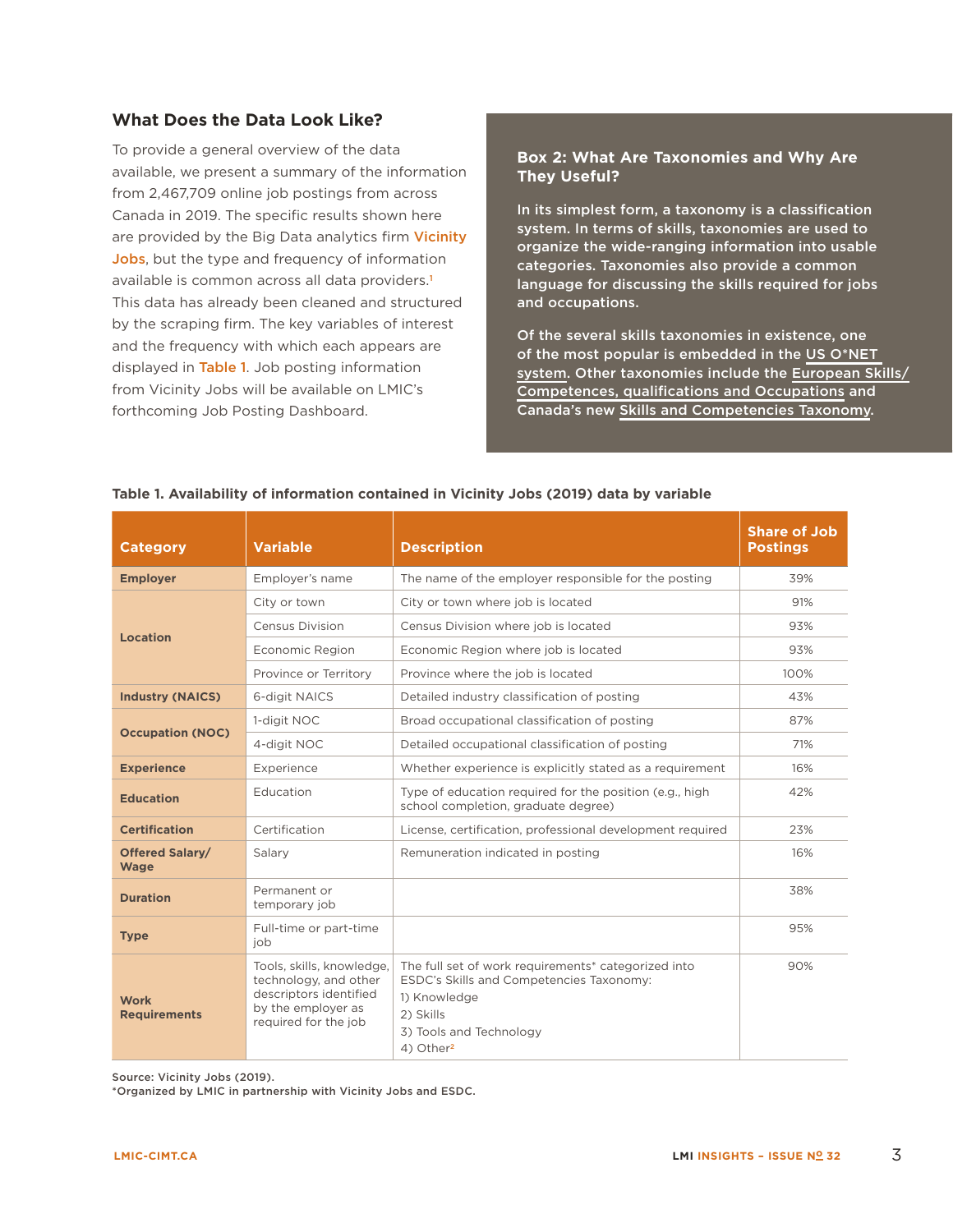## **What Insights Can This Data Provide?**

As discussed in [LMI Insight Report no. 14](https://lmic-cimt.ca/lmi-insights-report-no-14-is-this-a-skill-which-i-see-before-me-the-challenge-of-measuring-skills-shortages/), one of the main advantages of data collected and analyzed from online job postings is the ability to identify the work requirements that employers explicitly ask for. Using the data provided by Vicinity Jobs, we can calculate the shares of specific work requirements (e.g., Knowledge, Skills, Tools and Technology) listed by employers for different locations and occupations. In [Figure 1](#page-3-0) we

show the top four work requirements by group (i.e., Skills, Knowledge, Tools and Technology, and Other) for nurses (NOC 3012) in Winnipeg. We can also look at one category, such as skills. In [Figure 2](#page-4-0) we present the top five skills across all job postings in Winnipeg in 2019. Similarly, in [Figure 3](#page-4-1) we see the top five tools and technologies for computer programmers and interactive media developers (NOC 2174).

<span id="page-3-0"></span>

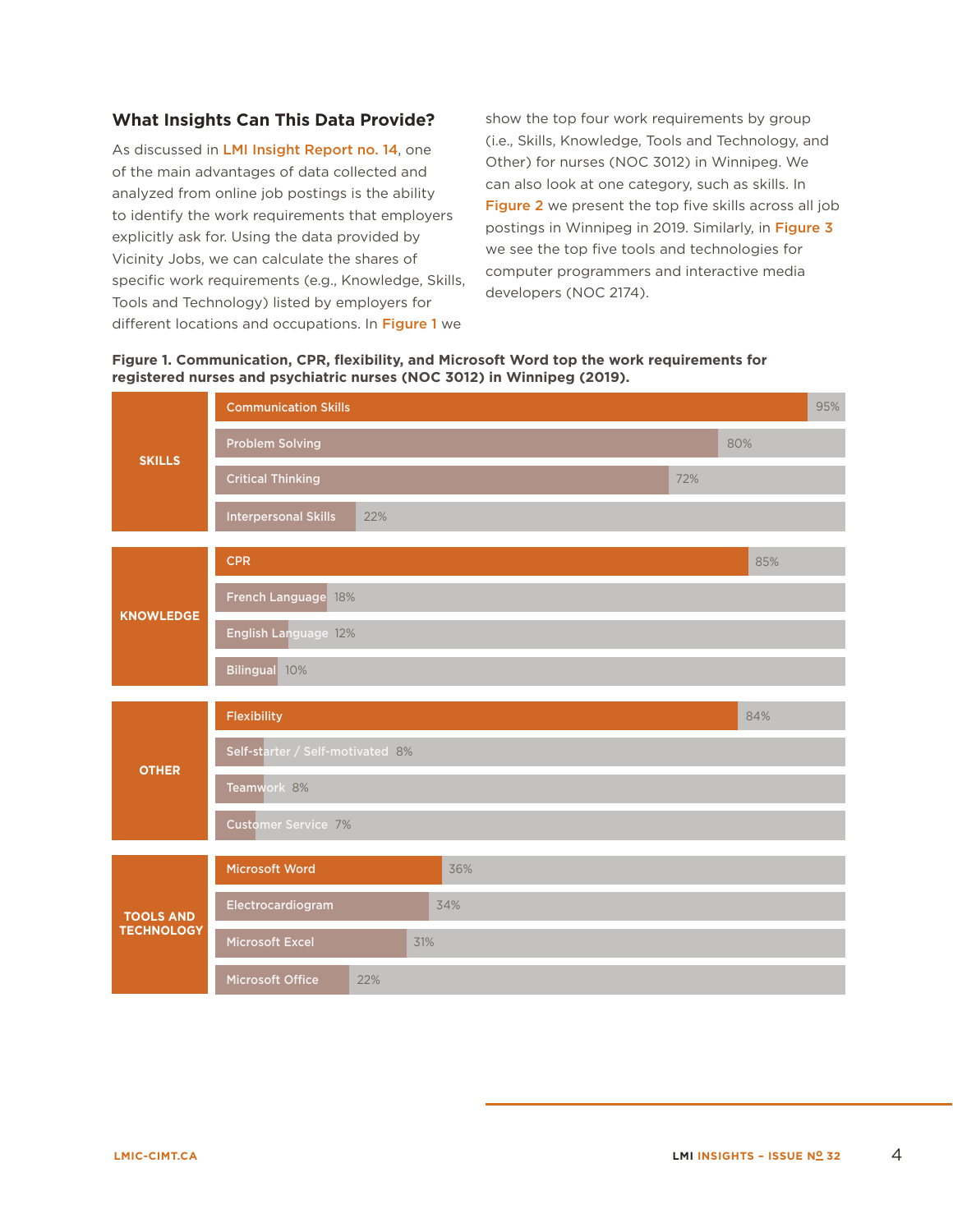<span id="page-4-0"></span>**Figure 2. Communication skills are the most frequently demanded skill in Winnipeg across all job postings (2019).**

| <b>Communication Skills</b>  |     | 53% |
|------------------------------|-----|-----|
| <b>Interpersonal Skills</b>  |     | 27% |
| <b>Organizational Skills</b> | 21% |     |
| Leadership                   | 20% |     |
| <b>Problem Solving</b>       | 18% |     |

<span id="page-4-1"></span>**Figure 3. Git system software is the most frequently required tool and technology for computer programmers and interactive media developers (NOC 2174) in Winnipeg (2019).**

| Git                      | 23% |  |  |  |
|--------------------------|-----|--|--|--|
| C#                       | 21% |  |  |  |
| Microsoft SQL Server 18% |     |  |  |  |
| Microsoft ASP.NET 17%    |     |  |  |  |
| <b>Linux</b>             | 16% |  |  |  |

### **Advantages and Limitations**

Data collected from online postings offer several the work requirements sought by employers in the knowledge, skills, tools and technologies, etc. that job seekers need in order to be successful comes from vacancies posted on public job key benefits, the most obvious being insight into near real-time. This makes it possible to identify in today's labour market. Since this information boards, there are no restrictions that would limit the level of detail accessible.

Online job postings are also useful for the large volume of data and localized information they provide. An analysis of the 2019 Vicinity Jobs data, for example, shows that 91% of postings are available at the city or town level, making it the most local source of work requirements information currently available. Furthermore, we can obtain this volume of data at a fraction of

the cost of traditional survey methods. Machine learning algorithms used to scan webpages, for example, can be implemented with open source (freely and publicly available) programming languages. The millions of data points available potentially allow for greater statistical reliability and for clustering observations as needed for customized data analysis.

This information is valuable to a broad range of stakeholders, including educators developing course curricula, students choosing their training and educational pathways, policy makers allocating funding for upskilling, and organizations engaging in workforce planning. Moreover, examining the change in demand for work requirements over time makes it possible to identify emerging trends early, such as the recent surge in demand for knowledge of Artificial Intelligence for actuaries.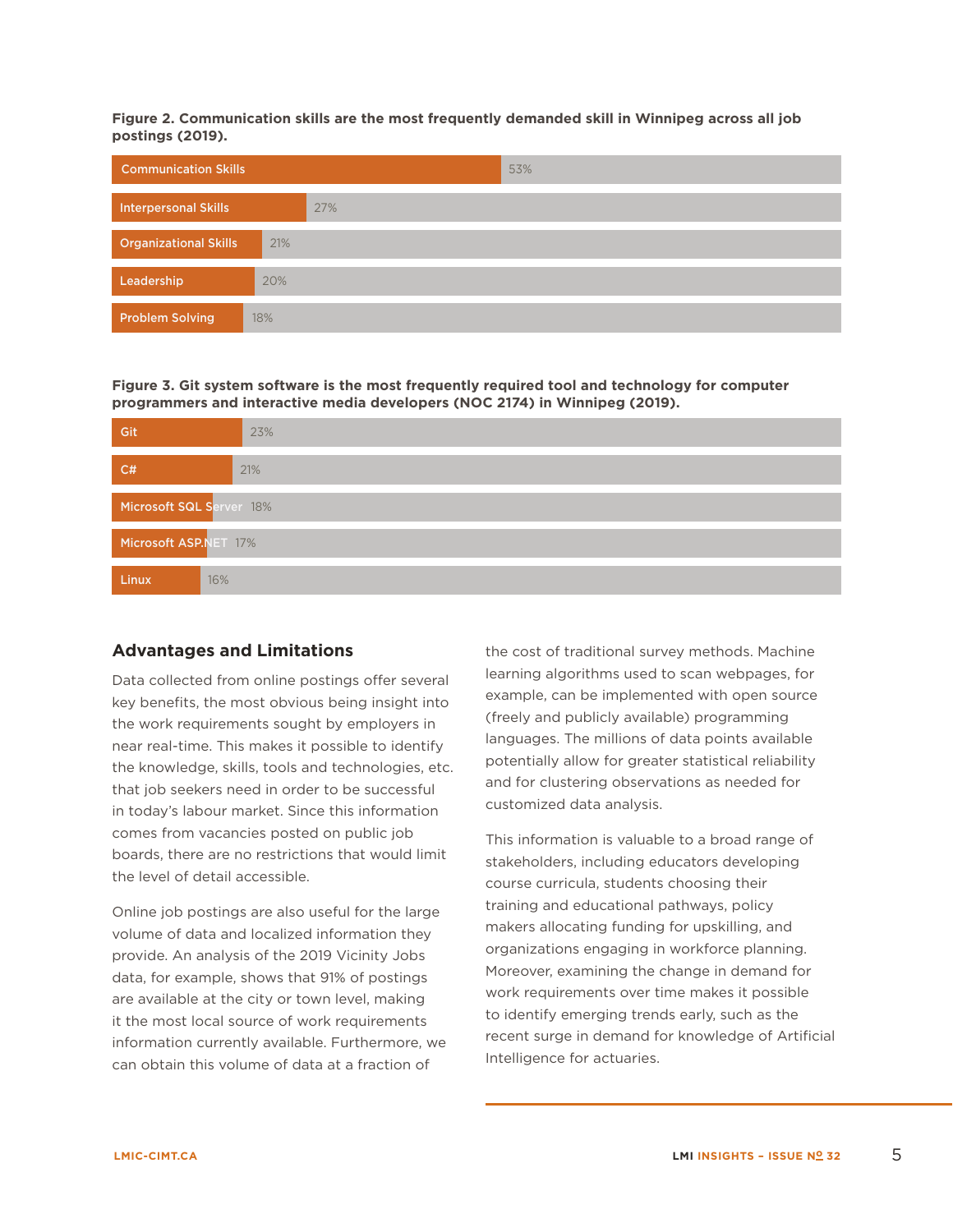Using online job posting data also comes with some important limitations, including its representativeness. Previous studies comparing job posting data to nationally representative labour market surveys have identified several differences. Large employers, [for example](https://jfforg-prod-prime.s3.amazonaws.com/media/documents/Real_Time_Labor_Market_Information.pdf), are more likely to post all available jobs online, whereas smaller businesses post only executive positions. Similarly, occupations such as healthcare or IT are more likely to be overrepresented while those such as construction are underrepresented.

Second, employers in different sectors of the economy recruit in different ways. Small firms and those working in sectors like agricultural are more likely to hire by word of mouth than to post online. To further complicate things, some online sources like LinkedIn utilize anti-scraping technology to prevent third parties from extracting their data at scale. In addition, many data analytics companies do not analyze French language postings. All of these limitations can make it difficult to conduct trend analysis and comparisons over time as the sample size and composition of collected postings can vary year-over-year.

Third, natural language processing methods that structure the raw posting text differ across data providers. Since many of these methods are proprietary, they are closed to public scrutiny. Providing open, transparent methodologies is an important step to creating trustworthy, quality data but this remains a challenge.

Fourth, there is no way to tell which work requirements are critical for the position in question. The data allow us only to observe that certain requirements are more frequently stated by employers across online job postings.

Finally, online job postings may suffer from various biases, such as omitted information or skillinflation. Omitted information is especially likely if employers expect certain work requirements to be obvious to applicants. For example, numeracy is clearly essential for engineers yet is unlikely to be mentioned in a job posting. Alternatively, some employers may specify work requirements in excess of what is truly needed for the position. In fact, such biases will skew the results of work requirements analyses if online job posting data is used exclusively.

# **The Way Forward**

Given its timeliness, granularity, localness and frequency, data obtained from online job postings present an immense opportunity to complement existing data sources. This is evidenced by the wide use of this type of data across stakeholders such as government agencies, workforce planning boards and private organizations to improve career planning, skills training, program development and more. Additionally, the data give us a glimpse of employer demand for particular skills and other work requirements in the labour market.

Yet, as with all data sources, the important limitations of lack of representativeness, over or understating the skill requirements and so on mean that enhanced strategies are needed. One solution that LMIC, ESDC and STC will explore in a forthcoming *LMI Insight Report* the advantages and limitations of asking employers directly about their skill requirements as is now done in the United Kingdom and Australia.